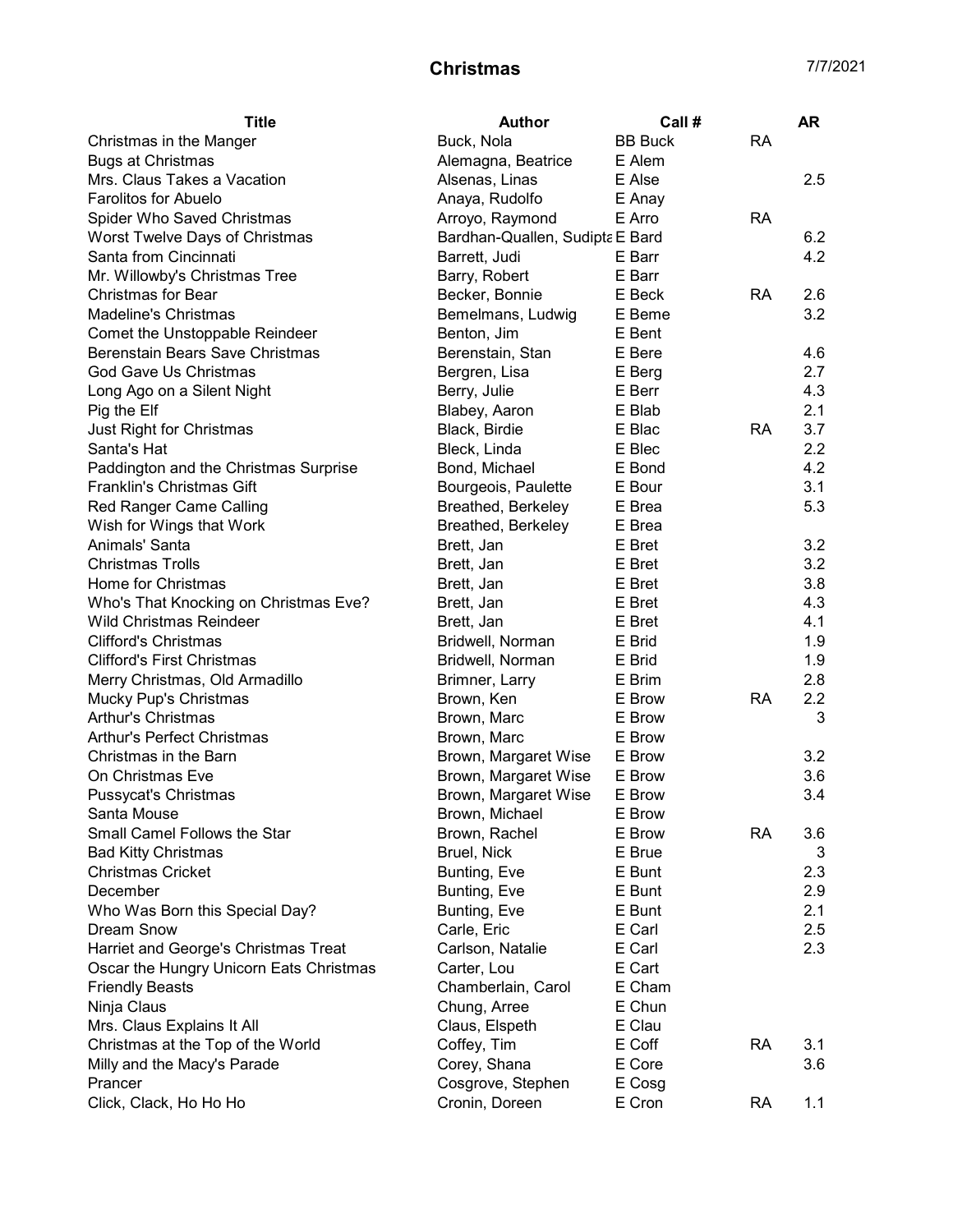| <b>Title</b>                                                  | <b>Author</b>       | Call # |           | <b>AR</b>      |
|---------------------------------------------------------------|---------------------|--------|-----------|----------------|
| <b>Little Tree</b>                                            | Cummings, e.e.      | E Cumm |           | 2.1            |
| Merry Christmas Little Elliot                                 | Curato, Mike        | E Cura |           |                |
| <b>Christmas Eve Good Night</b>                               | Cushman, Doug       | E Cush |           |                |
| Carl's Christmas                                              | Day, Alexandra      | E Day  |           |                |
| Deck the Walls                                                | Dealey, Erin        | E Deal | <b>RA</b> |                |
| Early American Christmas                                      | dePaola, Tomie      | E dePa |           | 4.2            |
| Guess Who's Coming To Santa's For Dinner                      | DePaola, Tomie      | E Depa |           | 2.2            |
| Llama Llama Holiday Drama                                     | Dewdney, Anna       | E Dewd | RA        | $\overline{2}$ |
| Great Joy                                                     | DiCamillo, Kate     | E Dica |           | 3              |
| Not Very Merry Pout-Pout Fish                                 | Diesen, Deborah     | E Dies | RA        | 3.6            |
| Small, Medium, Large                                          | Donovan, Jane       | E Dono |           |                |
| Winter's Gift                                                 | Donovan, Jane       | E Dono |           | 4              |
| Charlie and the Christmas Kitty                               | Drummond, Ree       | E Drum |           | 1.9            |
| Legend of Papa Noel                                           | Dunham, Terri       | E Dunh |           | 4.3            |
| Merry Christmas, Ollie!                                       | Dunrea, Olivier     | E Dunr | <b>RA</b> |                |
| Dumpy Saves Christmas                                         | Edwards, Julie      | E Edwa |           |                |
| Santa Trap                                                    | Emmett, Jonathan    | E Emme | <b>RA</b> | 4.6            |
| Night of Great Joy                                            | Engelbreit, Mary    | E Enge |           |                |
| Nine Days to Christmas                                        | Ets, Marie          | E Ets  |           |                |
| Olivia Helps with Christmas                                   | Falconer, lan       | E Falc | <b>RA</b> |                |
| Mia's Nutcracker Ballet                                       | Farley, Robin       | E Farl |           |                |
| Aliens Love Panta Claus                                       | Freedman, Claire    | E Free | <b>RA</b> | 3.6            |
| Magic of Christmas                                            | Freedman, Claire    | E Free |           | 2.8            |
| <b>Christmas Wombat</b>                                       | French, Jackie      | E Fren | <b>RA</b> | 1.5            |
| Merry Christmas Mary Christmas                                | Friedman, Laurie    | E Frie |           |                |
| <b>Christmas City</b>                                         | Garland, Michael    | E Garl |           | 4.1            |
| Christmas Magic                                               | Garland, Michael    | E Garl |           | 3.8            |
| Mouse Before Christmas                                        | Garland, Michael    | E Garl |           | 3.6            |
| Oh, What a Christmas                                          | Garland, Michael    | E Garl |           | 2.8            |
| Story of Holly and Ivy                                        | Godden, Rumer       | E Godd |           | 4.4            |
| Wish for Elves                                                | Gonyea, Mark        | E Gony |           |                |
| One Wintry Night                                              | Graham, Ruth        | E Grah |           | 5              |
| Santa's Stuck                                                 | Greene, Rhonda      | E Gree | <b>RA</b> | $\overline{2}$ |
| Very Marley Christmas                                         | Grogan, John        | E Grog |           | 2.4            |
| <b>Teddy Bears' Christmas Surprise</b>                        | Hachler, Bruno      | E Hach |           |                |
| Clark the Shark Loves Christmas                               | Hale, Bruce         | E Hale |           |                |
| Jingle Bells: How the Holiday Classic Came to Be Harris, John |                     | E Harr |           | 4.1            |
| <b>Finest Christmas Tree</b>                                  | Hassett, John       | E Hass |           | 3.2            |
| <b>Attic Christmas</b>                                        | Hennessy, B. G.     | E Henn |           |                |
| Mustache Baby Christmas                                       | Heos, Bridget       | E Heos |           |                |
| Santa Bruce                                                   | Higgins, Ryan       | E Higg | RA        | 2.4            |
| Emmet Otter's Jug-Band Christmas                              |                     | E Hoba |           |                |
|                                                               | Hoban, Russell      |        |           |                |
| Angel Just Like Me                                            | Hoffman, Mary       | E Hoff |           | 2.9<br>4       |
| Angelina's Christmas                                          | Holabird, Katharine | E Hola |           |                |
| Little Babymouse and the Christmas Cupcakes                   | Holm, Jennifer      | E Holm | <b>RA</b> |                |
| Little Elfie One                                              | Jane, Pamela        | E Jane | <b>RA</b> |                |
| Little Bear's Christmas                                       | Janice              | E Jani |           |                |
| Jingle Bells                                                  | Jeffers, Susan      | E Jeff |           |                |
| <b>Silent Night</b>                                           | Jeffers, Susan      | E Jeff |           |                |
| Twelve Days of Christmas                                      | Jeffers, Susan      | E Jeff |           |                |
| Dog Who Found Christmas                                       | Jennings, Linda     | E Jenn |           | 3.1            |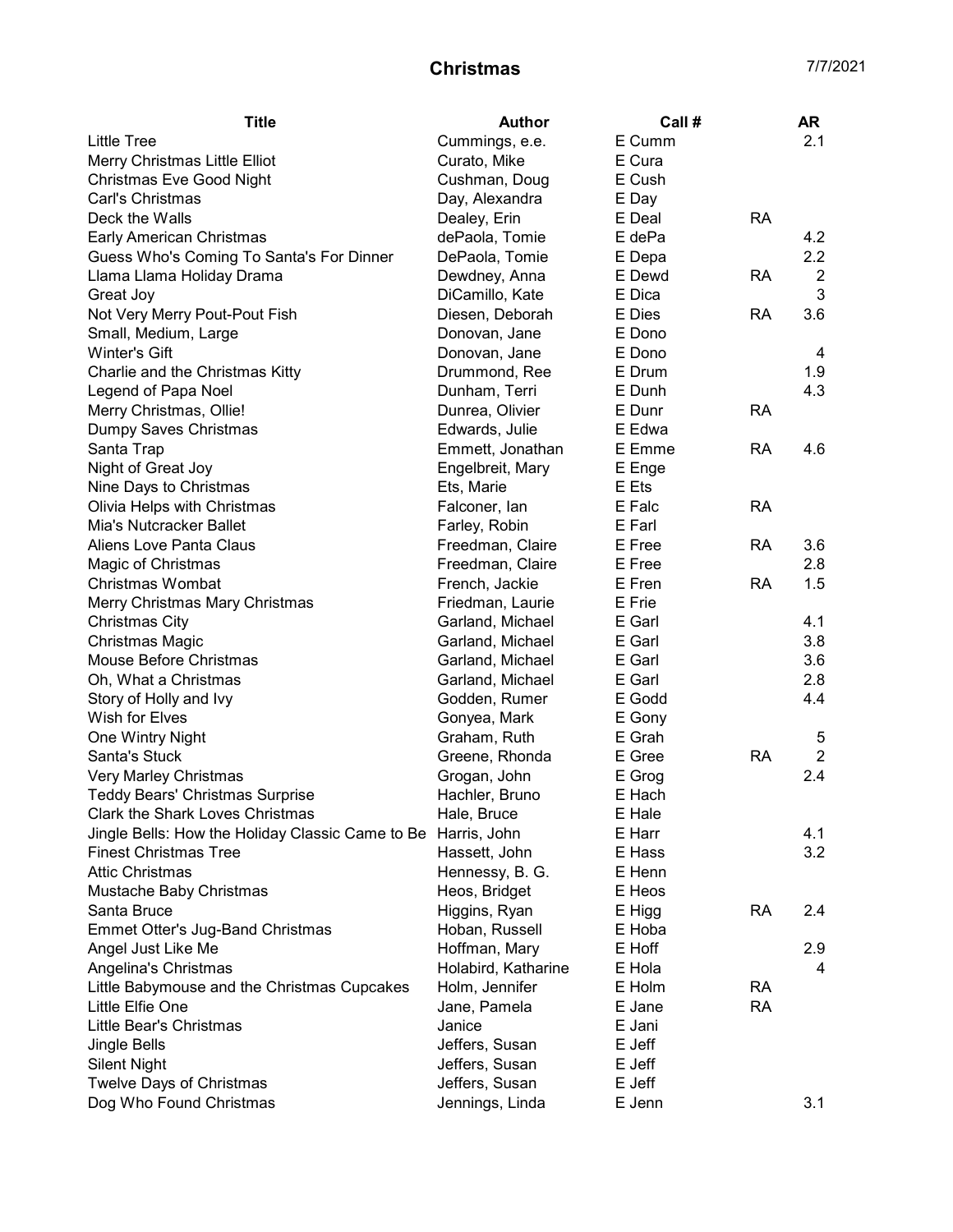| <b>Title</b>                              | <b>Author</b>                     | Call # |           | AR  |
|-------------------------------------------|-----------------------------------|--------|-----------|-----|
| Harold at the North Pole                  | Johnson, Crockett                 | E John |           | 3.4 |
| Noel                                      | Johnston, Tony                    | E John |           | 2.7 |
| Night Before Christmas Deep Under the Sea | Kelleher, Kathie                  | E Kell |           | 4.5 |
| Mog's Christmas                           | Kerr, Judith                      | E Kerr |           |     |
| Aunt Hilarity's Bustle                    | Ketteman, Helen                   | E Kett |           |     |
| We Believe in Christmas                   | Kingsbury, Karen                  | E King |           |     |
| Little Church Mouse of the Loretto Chapel | Kirkpatrick, June                 | E Kirk |           |     |
| <b>Gingerbread Pirates</b>                | Kladstrup, Kristin                | E Klad |           | 2.8 |
| Night in Santa's Great Big Bag            | Kladstrup, Kristin                | E Klad | <b>RA</b> | 2.7 |
| <b>Twelve Unicorns of Christmas</b>       | Knapman, Timothy                  | E Knap |           |     |
| <b>Biggest Christmas Tree on Earth</b>    | Krahn, Fernando                   | E Krah |           |     |
| How Santa Got His Job                     | Krensky, Stephen                  | E Kren |           | 3.5 |
| How Santa Lost His Job                    | Krensky, Stephen                  | E Kren |           | 3.2 |
| Pooch on the Loose                        | Kroll, Steven                     | E Krol |           | 2.4 |
| Zelda and Ivy One Christmas               | Kvasnosky, Laura                  | E Kvas |           | 3   |
| <b>Christmas in Noisy Village</b>         | Lindgren, Astrid                  | E Lind |           | 3.9 |
| Pete the Cat Saves Christmas              | Litwin, Eric                      | E Litw | <b>RA</b> |     |
| Froggy's Best Christmas                   | London, Jonathan                  | E Lond |           | 2.4 |
| Twelve Days of Christmas                  | Long, Laurel                      | E Long |           |     |
| <b>Crippled Lamb</b>                      | Lucado, Max                       | E Luca |           | 3.2 |
| One Hundred Shining Candles               | Lunn, Janet                       | E Lunn |           | 4.3 |
| Not-So-Wise Man: a Christmas Story        | MacDonald, Alan                   | E Macd |           | 3.4 |
| Gift of the Christmas Cookie              | Mackall, Dandi                    | E Mack |           | 3.8 |
| Christmas Fun                             | Marks, Jennifer                   | E Mark |           |     |
| I Spy Christmas                           | Marzollo, Jean                    | E Marz |           |     |
| Rudolph the Red-Nosed Reindeer            | May, Robert                       | E May  |           | 4.1 |
| Rudolph's Second Christmas                | May, Robert                       | E May  |           | 3.9 |
| <b>Little Drummer Mouse</b>               | Mayer, Mercer                     | E Maye | <b>RA</b> | 4.6 |
| Santa's Little Helper                     | McAllister, Angela                | E Mcal |           | 2.5 |
| Merry Christmas, Stinky Face              | McCourt, Lisa                     | E Mcco | <b>RA</b> | 3.1 |
| Jingle Cats                               | McDermott, Michael                | E Mcde | <b>RA</b> |     |
| Little Penguin                            | McEwan, Chris                     | E Mcew |           |     |
| <b>Star Bright</b>                        | McGhee, Alison                    | E Mcgh |           | 1.9 |
| <b>Elmer's Christmas</b>                  | McKee, David                      | E Mcke | <b>RA</b> | 2.4 |
| Santa Duck                                |                                   | E Milg | <b>RA</b> | 2.3 |
| Santa Duck and His Merry Helpers          | Milgrim, David                    | E Milg | <b>RA</b> | 2.2 |
|                                           | Milgrim, David<br>Monroe, Colleen | E Monr |           | 4.1 |
| Wish to Be a Christmas Tree               |                                   | E Moor |           | 2.6 |
| Night Before Christmas                    | Moore, Clement                    |        |           |     |
| <b>Coming Home</b>                        | Morpurgo, Michael                 | E Morp |           |     |
| Santa's Last Present                      | Murail, Marie-Aude                | E Mura |           | 3.4 |
| Dewey's Christmas at the Library          | Myron, Vicki                      | E Myro |           | 2.7 |
| Maple and Willow's Christmas Tree         | Nichols, Lori                     | E Nich | <b>RA</b> |     |
| Prissy and Pop Deck the Halls             | Nicholson, Melissa                | E Nich |           |     |
| If You Take a Mouse to the Movies         | Numeroff, Laura                   | E Nume |           | 2.1 |
| Fancy Nancy: Splendiferous Christmas      | O'Connor, Jane                    | E Ocon | <b>RA</b> | 2.3 |
| Mooseltoe                                 | Palatini, Margie                  | E Pala |           | 2.5 |
| Spot the Reindeer at Christmas            | Patel, Krina                      | E Pate |           |     |
| Santa Kid                                 | Patterson, James                  | E Patt |           |     |
| Between Us and Abuela                     | Perkins, Mitali                   | E Perk |           |     |
| Aaron's Secret Message                    | Pfister, Marcus                   | E Pfis |           |     |
| <b>Christmas Tapestry</b>                 | Polacco, Patricia                 | E Pola | <b>RA</b> | 4.2 |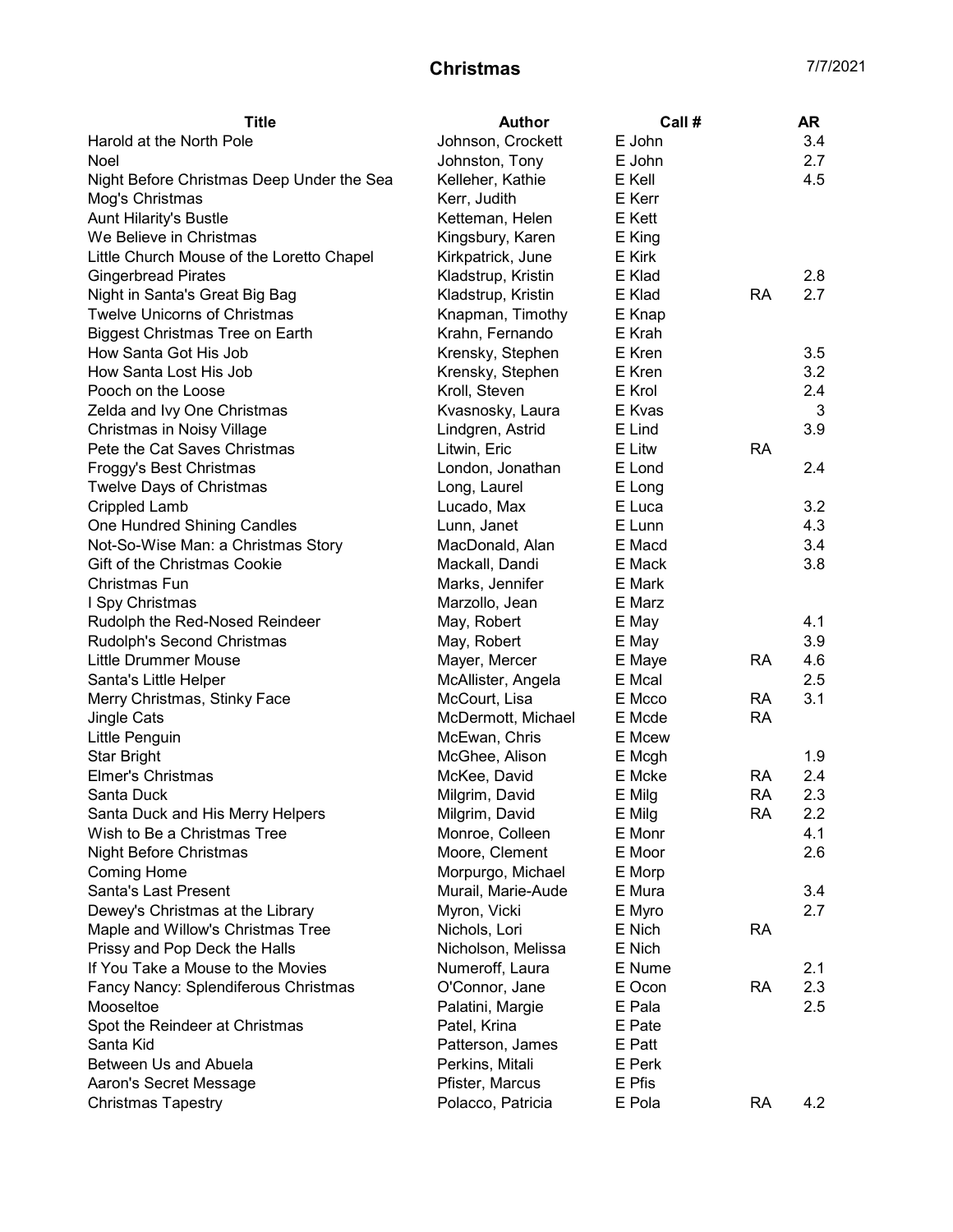| <b>Title</b>                                                                   | Author                          | Call # |           | AR  |
|--------------------------------------------------------------------------------|---------------------------------|--------|-----------|-----|
| Gifts of the Heart                                                             | Polacco, Patricia               | E Pola |           | 3.9 |
| Orange for Frankie                                                             | Polacco, Patricia               | E Pola |           | 4.6 |
| <b>Uncle Vova's Tree</b>                                                       | Polacco, Patricia               | E Pola |           | 4.6 |
| <b>Welcome Comfort</b>                                                         | Polacco, Patricia               | E Pola | <b>RA</b> | 4.3 |
| <b>Brave Santa</b>                                                             | Poydar, Nancy                   | E Poyd |           | 2.2 |
| Auntie Claus and the Key to Christmas                                          | Primavera, Elise                | E Prim |           | 3.8 |
| What Cats Want for Christmas                                                   | Radzinski, Kandy                | E Radz |           | 3   |
| What Dogs Want for Christmas                                                   | Radzinski, Kandy                | E Radz |           | 2.5 |
| Yoon and the Christmas Mitten                                                  | Recorvits, Helen                | E Reco |           | 2.8 |
| Santa's Eleven Months Off                                                      | Reiss, Mike                     | E Reis | <b>RA</b> | 3   |
| <b>Smallest Gift of Christmas</b>                                              | Reynolds, Peter                 | E Reyn |           | 2.4 |
| <b>Construction Site on Christmas Night</b>                                    | Rinker, Sherri                  | E Rink |           | 3.4 |
| <b>Christmas Mice</b>                                                          | Roberts, Bethany                | E Robe |           | 1   |
| Elijah's Angel                                                                 | Rosen, Michael                  | E Rose |           | 4.6 |
| <b>Christmas Cookies</b>                                                       | Rosenthal, Amy                  | E Rose |           |     |
| <b>Christmas Morning</b>                                                       | Ryan, Cheryl                    | E Ryan |           |     |
| Christmas in the Country                                                       | Rylant, Cynthia                 | E Ryla |           | 3.8 |
| Little Whistle's Christmas                                                     | Rylant, Cynthia                 | E Ryla |           | 3.1 |
| Silver Packages: an Appalachian Christmas Story Rylant, Cynthia                |                                 | E Ryla |           | 4.1 |
| Goodnight, Manger                                                              | Sassi, Laura                    | E Sass | <b>RA</b> |     |
| Chick 'n' Pug Christmas                                                        | Sattler, Jennifer               | E Satt |           |     |
| Wee Christmas Cabin of Carn-na-Ween                                            | Sawyer, Ruth                    | E Sawy |           | 5.1 |
| <b>Tree of Cranes</b>                                                          | Say, Allen                      | E Say  |           | 2.6 |
| Bit of Applause for Mrs. Claus                                                 | Schick-Pierce, Susie            | E Schi |           | 1.5 |
| Why Christmas Trees Aren't Perfect                                             | Schneider, Dick                 | E Schn |           |     |
| Santa Claus is On a Diet                                                       | Scott-Cameron, Nancy            | E Scot |           |     |
| How the Grinch Stole Christmas                                                 | Seuss, Dr.                      | E Seus |           | 3   |
| It's Christmas, David                                                          | Shannon, David                  | E Shan | <b>RA</b> |     |
| Dinosaur vs. Santa                                                             | Shea, Bob                       | E Shea | <b>RA</b> |     |
|                                                                                | Smallman, Steve                 | E Smal |           | 2.7 |
| Puppy's First Christmas                                                        |                                 | E Snic |           | 5.3 |
| Latke Who Couldn't Stop Screaming<br>Dear Santa, Please Come to the 19th Floor | Snicket, Lemony                 | E Soen |           | 3.2 |
|                                                                                | Soentpiet, Chris                | E Soto |           | 3.4 |
| <b>Too Many Tamales</b>                                                        | Soto, Gary                      |        |           |     |
| Santa's Snow Cat                                                               | Stainton, Sue                   | E Stai |           | 4.4 |
| Millie in the Snow                                                             | Steffensmeier, Alexander E Stef |        | <b>RA</b> | 2.8 |
| Enzo and the Christmas Tree Hunt                                               | Stein, Garth                    | E Stei |           |     |
| <b>Night After Christmas</b>                                                   | Stevenson, James                | E Stev |           | 2.2 |
| Red and Lulu                                                                   | Tavares, Matt                   | E Tava |           |     |
| <b>Littlest Angel</b>                                                          | Tazewell, Charles               | E Taze |           | 6.3 |
| Twelve Days of Christmas                                                       | Teckentrup, Britta              | E Teck |           |     |
| Puppy Who Wanted a Boy                                                         | Thayer, Jane                    | E Thay |           | 3   |
| But What if There's No Chimney?                                                | Thompson, Emily                 | E Thom |           |     |
| Eloise at Christmastime                                                        | Thompson, Kay                   | E Thom | RA        | 5.9 |
| <b>Last Straw</b>                                                              | Thury, Fredrick                 | E Thur |           | 3.2 |
| Pick a Pine Tree                                                               | Toht, Patricia                  | E Toht | <b>RA</b> |     |
| Dolls' Christmas                                                               | Tudor, Tasha                    | E Tudo |           | 4.6 |
| <b>Silent Night</b>                                                            | Turner, Sandy                   | E Turn |           |     |
| <b>Christmas Quiet Book</b>                                                    | Underwood, Deborah              | E Unde |           |     |
| Here Comes Santa Cat                                                           | Underwood, Deborah              | E Unde | <b>RA</b> | 1.4 |
| Polar Express                                                                  | Van Allsburg, Chris             | E Vana |           | 3.8 |
| Prairie Christmas                                                              | Van Steenwuk, Elizabeth E Vans  |        |           | 3.3 |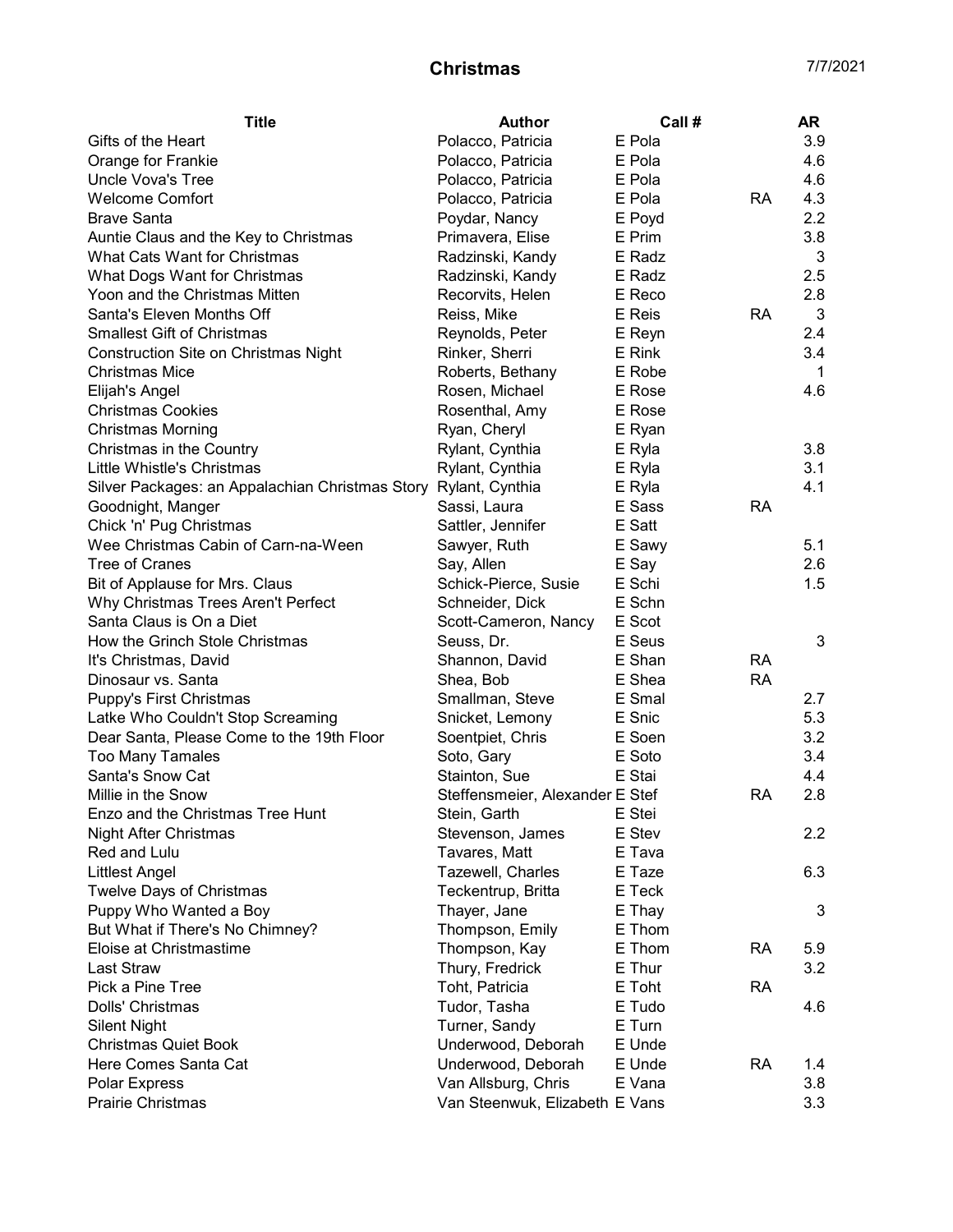| <b>Title</b>                                    | <b>Author</b>         | Call #     |           | AR  |
|-------------------------------------------------|-----------------------|------------|-----------|-----|
| Legend of the Candy Cane                        | Walburg, Lori         | E Walb     | <b>RA</b> | 3.4 |
| Small One                                       | Walsh, Alex           | E Wals     |           |     |
| Olive, the Other Reindeer                       | Walsh, Vivian         | E Wals     |           | 3.4 |
| Animals' Christmas Carol                        | Ward, Helen           | E Ward     |           |     |
| <b>Finding Christmas</b>                        | Ward, Helen           | E Ward     |           | 4.4 |
| Max's Christmas                                 | Wells, Rosemary       | E Well     |           |     |
| <b>McDuff's New Friend</b>                      | Wells, Rosemary       | E Well     |           | 2.4 |
| <b>Sharing Christmas</b>                        | Westerlund, Kate      | E West     |           |     |
| Dino-Christmas                                  | Wheeler, Lisa         | E Whee     |           | 2.6 |
| Where, Oh Where, Is Santa Claus?                | Wheeler, Lisa         | E Whee     |           |     |
| Santa Paws                                      | White, Ellen          | E Whit     |           | 4.3 |
| Christmas in the Big Woods                      | Wilder, Laura Ingalls | E Wild     |           | 3.8 |
| Santa Comes to Little House                     | Wilder, Laura Ingalls | E Wild     |           | 4.2 |
| Velveteen Rabbit                                | Williams, Margery     | E Will     |           | 4.9 |
| Bear Stays Up for Christmas                     | Wilson, Karma         | E Wils     | <b>RA</b> | 2.7 |
| Mortimer's Christmas Manger                     | Wilson, Karma         | E Wils     |           | 2.6 |
| <b>First Christmas Stocking</b>                 | Winthrop, Elizabeth   | E Wint     |           | 4.7 |
| Christmas Miracle of Jonathan Toomey            | Wojciechowski, Susan  | E Wojc     |           | 4.5 |
| Little Toy Shop                                 | Wolfe, Frances        | E Wolf     | RA        | 3.9 |
| Merry Christmas Big Hungry Bear                 | Wood, Don             | E Wood     |           | 1.6 |
| Pirate's Night Before Christmas                 | Yates, Philip         | E Yate     | RA        | 3.9 |
| How Do Dinosaurs Say Merry Christmas            | Yolen, Jane           | E Yole     | <b>RA</b> | 2.1 |
| Unicorn Named Sparkle's First Christmas         | Young, Amy            | E Youn     |           |     |
| Zoomer's Out-of-This-World Christmas            | Young, Ned            | E Youn     |           | 3.7 |
| Saint Francis and the Christmas Donkey          | Byrd, Robert          | J 226      |           | 4.6 |
| Story of the Wise Men and the Child             | Weil, Lisle           | J 226      |           |     |
| Child is Born                                   | Maccarone, Grace      | J 232      |           |     |
| Spirit Child                                    | Bierhorst, John       | J 232.9    |           |     |
| Glorious Impossible                             | L'Engle, Madeleine    | J 232.9    |           |     |
| Mary, Mother of Jesus                           | DePaola, Tomie        | J 232.91   |           |     |
| Very First Christmas                            | Maier, Paul           | J 232.92   |           | 3.9 |
| <b>Nativity Story</b>                           | Morton, Sasha         | J 232.92   |           |     |
| Mary's First Christmas                          | Wangerin, Walter      | J 232.92   |           |     |
| Christmas                                       | Aloian, Molly         | J 394.2663 |           | 4.5 |
| Love, Santa                                     | Brockenbrough, Martha | J 394.2663 |           |     |
| Carter's Christmas                              | Bullard, Lisa         | J 394.2663 | <b>RA</b> | 2.8 |
| <b>Family Christmas Tree Book</b>               | DePaola, Tomie        | J 394.2663 |           |     |
| Night of Las Posadas                            | DePaola, Tomie        | J 394.2663 |           | 3.6 |
| Christmas in England                            | Enderlein, Cheryl     | J 394.2663 |           | 3.4 |
| Christmas in Mexico                             | Enderlein, Cheryl     | J 394.2663 |           | 3.5 |
| Christmas in Sweden                             | Enderlein, Cheryl     | J 394.2663 |           | 3.5 |
| Christmas in the Philippines                    | Enderlein, Cheryl     | J 394.2663 |           | 3.5 |
| <b>Christmas Book</b>                           | Foster, Juliana       | J 394.2663 |           |     |
| Wonderful Truth About Santa                     | Gendron, B. K.        | J 394.2663 |           |     |
| Las Posadas                                     | Hoyt-Goldsmith, Diane | J 394.2663 |           | 5.5 |
| Three Kings Day: A Celebration at Christmastime | Hoyt-Goldsmith, Diane | J 394.2663 |           | 5.8 |
| Christmas Around the World                      | Kelley, Emily         | J 394.2663 |           | 3.5 |
| Let's Celebrate Christmas                       | Lewis, J. Patrick     | J 394.2663 |           | 3.6 |
| <b>Christmas in France</b>                      | Manning, Jack         | J 394.2663 |           | 3.2 |
| <b>Christmas in Germany</b>                     | Manning, Jack         | J 394.2663 |           | 3.1 |
| Christmas in Italy                              | Manning, Jack         | J 394.2663 |           | 3.4 |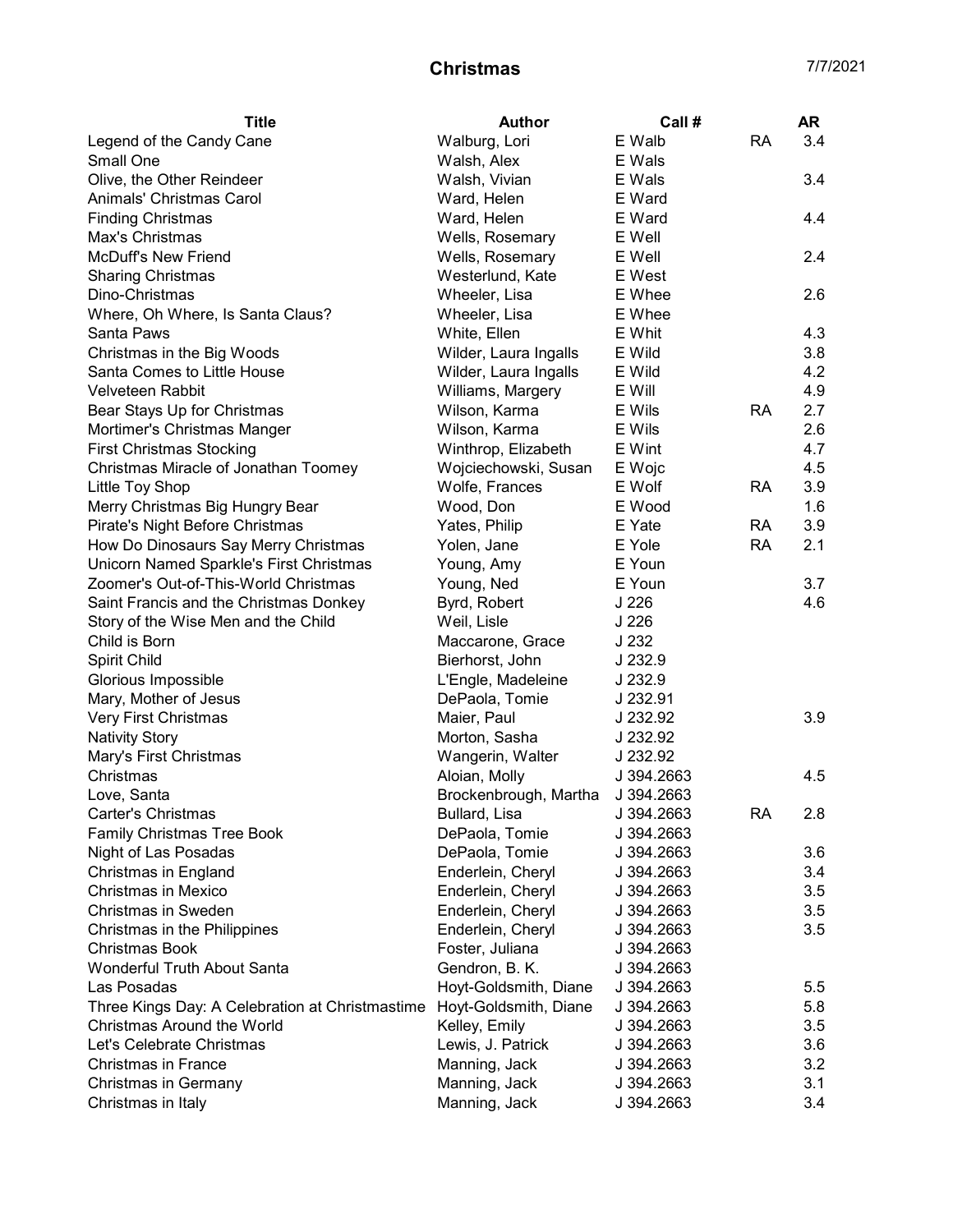|                                                                                      | AR             |
|--------------------------------------------------------------------------------------|----------------|
| Manning, Jack<br>J 394.2663<br>Christmas in Norway                                   | 3.3            |
| <b>Real Santa Claus</b><br>Mayer, Marianna<br>J 394.2663                             |                |
| Nikola-Lisa, W.<br>Hallelujah! A Christmas Celebration<br>J 394.2663                 |                |
| Pirotta, Saviour<br>Christmas<br>J 394.2663                                          | 3.9            |
| <b>Old-Fashioned Santa Claus Picture Book</b><br>Shaw, P.J.<br>J 394.2663            |                |
| Yule Tomte and the Little Rabbits<br>Stark, Ulf<br>J 394.2663                        |                |
| Christmas from Solstice to Santa<br>Tate, Nikki<br>J 394.2663                        |                |
| Angel And The Christmas Rabbit<br>Weninger, Brigitte<br>J 394.2663                   | 4.2            |
| <b>Gingerbread Christmas</b><br>Brett, Jan<br>J 398.2                                |                |
| Nutcracker<br>Hoffman, E.T.A.<br>J.398.2                                             | 5.2            |
| Nutcracker in Harlem<br>McMorrow, T.E.<br>J 398.2                                    |                |
| Santa Claus and the Three Bears<br>Modugno, Maria<br>J 398.2                         | 3.8            |
| Walden, Daniel<br>Nutcracker<br>J 398.2                                              |                |
| Buckley, Ray<br>Give-Away<br>J 398.2089                                              |                |
| Clown of God<br>DePaola, Tomie<br>J 398.2094                                         | 3.7            |
| Legend of Old Befana<br>DePaola, Tomie<br>J 398.2094                                 | 2.9            |
| Merry Christmas Strega Nona<br>DePaola, Tomie<br>J 398.2094                          | 3.7            |
| Baboushka and the Three Kings<br>Robbins, Ruth<br>J 398.2094                         | 3.9            |
| <b>Christmas Tomten</b><br>Rydberg, Viktor<br>J 398.2094                             |                |
| Legend of the Poinsettia<br>DePaola, Tomie<br>J 398.2097                             |                |
| <b>Tundra Mouse</b><br>McDonald, Megan<br>J 398.2097                                 | 3.1            |
| <b>Christmas Sweets and Treats</b><br>Owen, Ruth<br>J 641.56                         |                |
| <b>LEGO Christmas Ornaments Book</b><br>McVeigh, Chris<br>J 688.7                    |                |
| J 736.982<br>Christmas Origami<br>Montroll, John                                     |                |
| Joy of a Peanuts Christmas<br>Schultz, Charles<br>J 741.5                            |                |
| <b>Peanuts Christmas</b><br>Schultz, Charles<br>J 741.5                              |                |
| My Little House Crafts Book<br>Collins, Carolyn<br>J 745.5                           |                |
| <b>Christmas Decorations Kids Can Make</b><br>Ross, Kathy<br>J 745.5                 |                |
| <b>Christmas Crafts</b><br>Eick, Jean<br>J 745.594                                   |                |
| Christmas Crafts from Around the World<br>J 745.594<br>Sadler, Judy                  |                |
| J 782.28<br><b>Twelve Days of Christmas</b><br>Brett, Jan                            |                |
| Little Drummer Boy<br>J 782.28<br>Keats, Ezra                                        |                |
| Little Drummer Boy<br>Rodanas, Kristina<br>J 782.28                                  |                |
| On Christmas Day in the Morning<br>Sweet, Melissa<br>J 782.28                        |                |
| Here Comes Santa Claus<br>J 782.4<br>Autrey, Gene                                    | $\overline{2}$ |
| Where Did They Hide My Presents?<br>J 782.42<br><b>RA</b><br>Katz, Alan              | 4.2            |
| Twelve Days of Christmas<br>Pham, LeUyen<br>J 782.42                                 |                |
| <b>Christmas Parties</b><br>Ripple, Wilhelmenia<br>J 793.2                           |                |
| Madeline In America<br>J 808.8<br>Bemelmans, Ludwig                                  | 5.2            |
| Storybook Treasury of Christmas<br>Freeman, Don<br>J 808.8                           |                |
| Kingfisher Book of Classic Christmas Stories<br>Whybrow, lan<br>J 808.8<br><b>RA</b> |                |
| Night Before Christmas<br>Moore, Clement<br>J 811                                    | 4.3            |
| <b>Holiday Jokes</b><br>Rosenberg, Pam<br>J 818.6                                    |                |
| Murphy, Jim<br>Truce<br>J.940.3                                                      | 8.2            |
| Jesus: Religious Leader<br>Keating, Susan<br>J B Jesus                               |                |
| Yebo, Jamela<br>Daly, Niki<br>J Brl F Daly                                           |                |
| J Fantasy Abbo<br>Kringle<br>Abbott, Tony                                            | 4.8            |
| Miss Hickory<br>Bailey, Carolyn<br>J Fantasy Bail                                    | 5.9            |
| Paddington Goes To Town<br>Bond, Michael<br>J Fantasy Bond                           | 6.1            |
| <b>Stanley's Christmas Adventure</b><br>Brown, Jeff<br>J Fantasy Brow                | 3.2            |
| Roald Dahl Treasury<br>J Fantasy Dahl<br>Dahl, Roald                                 |                |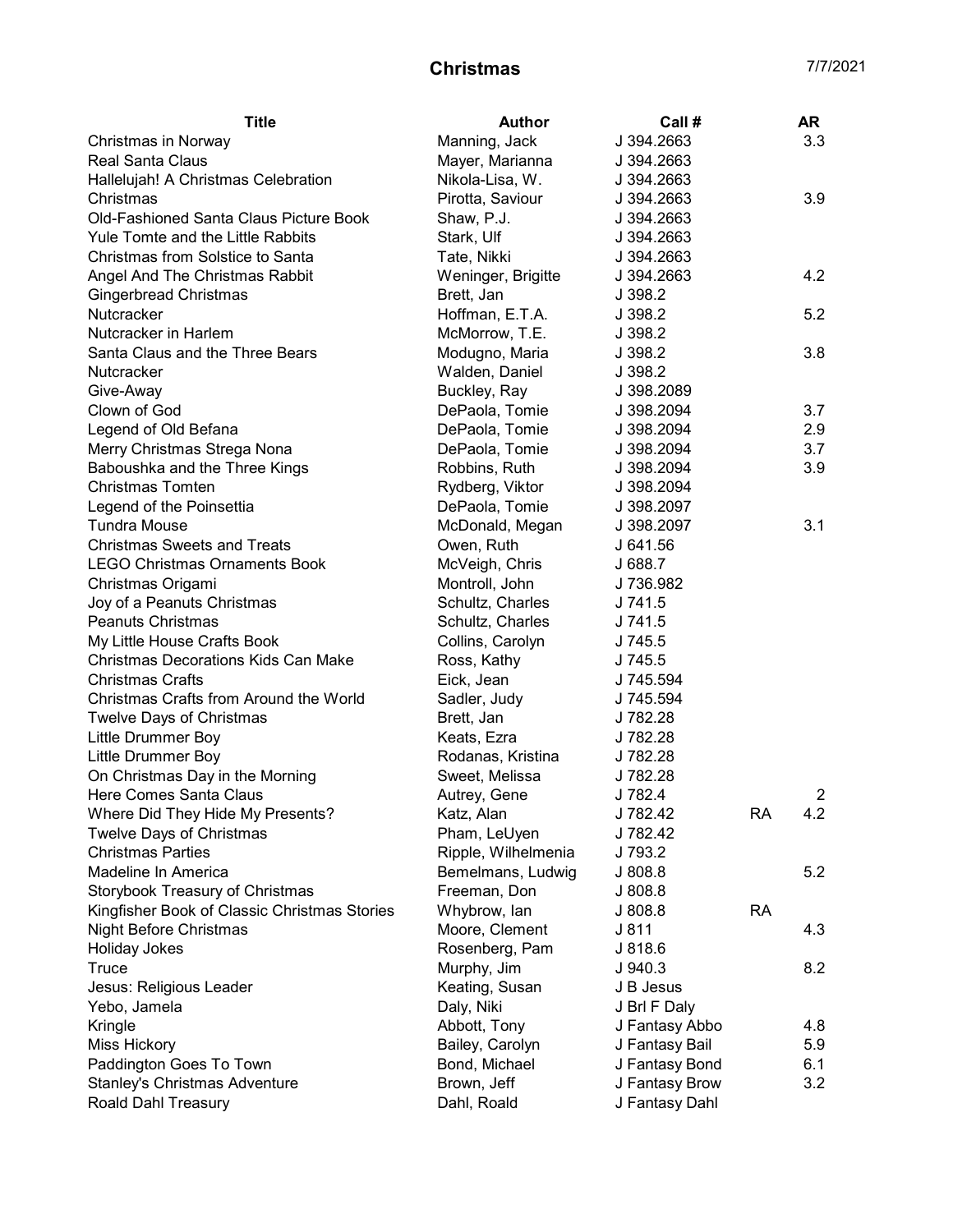| <b>Title</b>                                                      | <b>Author</b>                         | Call #            | AR             |
|-------------------------------------------------------------------|---------------------------------------|-------------------|----------------|
| <b>Christmas Carol</b>                                            | Dickens, Charles                      | J Fantasy Dick    | 6.7            |
| <b>Christmas with Princess Mirror-Belle</b>                       | Donaldson, Julia                      | J Fantasy Dona    |                |
| When Santa Fell to Earth                                          | Funke, Cornelia                       | J Fantasy Funk    | 4              |
| <b>Boy Called Christmas</b>                                       | Haig, Matt                            | J Fantasy Haig 1  | 4.4            |
| <b>Father Christmas and Me</b>                                    | Haig, Matt                            | J Fantasy Haig 3  |                |
| Nutcracker Mice                                                   | Kladstrup, Kristin                    | J Fantasy Klad    | 5.1            |
| Jingle                                                            | Korman, Gordon                        | J Fantasy Korm 8  |                |
| <b>Christmas After All</b>                                        | Lasky, Kathryn                        | J Fantasy Lask    | 5.4            |
| On Christmas Eve                                                  | Martin, Ann                           | J Fantasy Mart    | 4.7            |
| <b>Christmas Fairy Magic</b>                                      | McNamara, Margaret                    | J Fantasy Mcna    |                |
| <b>Christmas in Camelot</b>                                       | Osborne, Mary Pope                    | J Fantasy Osbo 29 | 3.7            |
| <b>Christmas Toy Factory</b>                                      | Stilton, Geronimo                     | J Fantasy Stil 27 | 3.5            |
| Kleine Advents-und Weihnachtsgechichten                           | Kleine                                | J Ger 394.2       |                |
| Wunderschone Weihnachtszeit                                       | Kratschmer, Marion                    | J Ger 394.2       |                |
| Das Bilderbuch Fur Die Weihnachtszeit                             | Schonfeldt, Sybil                     | J Ger 394.2       |                |
| Home for the Holidays                                             | Garfield                              | J GN Garf 7       |                |
| <b>Jingle Bells</b>                                               | Hapka, Catherine                      | J History Hors 11 | 4.9            |
| <b>Tiny Tim</b>                                                   | Klimo, Kate                           | J History Klim 11 | 5.3            |
| Christmas with Anne                                               | Montgomery, L. M.                     | J History Mont    |                |
| Addy's Surprise                                                   | Porter, Connie                        | J History Port    | 4.4            |
| Kristin's Surprise: a Christmas Story                             | Shaw, Janet                           | J History Shaw    |                |
| Josefina's Surprise: a Christmas Story                            | Tripp, Valerie                        | J History Trip    | 4.6            |
| Samantha And The Missing Pearls                                   | Tripp, Valerie                        | J History Trip    | 3.6            |
| Samantha's Winter Party                                           | Tripp, Valerie                        | J History Trip    | 4.2            |
| <b>Felicity's Surprise</b>                                        | Tripp, Valerie                        | J History Trip 3  | 4.5            |
| Kit's Surprise                                                    | Tripp, Valerie                        | J History Trip 3  | 4.4            |
| Molly's Surprise: a Christmas Story                               | Tripp, Valerie                        | J History Trip 3  | 3.6            |
| Samantha's Surprise: a Christmas Story                            | Tripp, Valerie                        | J History Trip 3  | 3.9            |
| Little House Christmas Treasury                                   | Wilder, Laura Ingalls                 | J History Wild    | 5.2            |
| <b>Christmas Stories</b>                                          | Wilder, Laura                         | J History Wild 10 |                |
| Mrs. Claus Doesn't Climb Telephone Poles                          | Dadey, Debbie                         | J Mystery Dade    | 3.5            |
| Hank the Cowdog: the Wounded Buzzard on Chris Ericson, John       |                                       | J Mystery Eric 13 |                |
| <b>Big Question</b>                                               | Ericson, John                         | J Mystery Eric 60 | 4.7            |
| Mandie and Joe's Christmas Surprise                               | Leppard, Lois                         | J Mystery Lepp    | 4.9            |
| Mandie and the Holiday Surprise                                   | Leppard, Lois                         | J Mystery Lepp 11 | 4.7            |
| Mandie and the Unwanted Gift                                      | Leppard, Lois                         | J Mystery Lepp 29 | $\overline{5}$ |
| December Dog                                                      | Roy, Ron                              | J Mystery Roy 12  | 3.1            |
| <b>Computer Meltdown</b>                                          | Sonneborn, Scott                      | J Mystery Sonn    | 3              |
| Meet the South Police                                             | Sonneborn, Scott                      | J Mystery Sonn    | 3.1            |
| Mystery of Santa's Sleigh                                         | Sonneborn, Scott                      | J Mystery Sonn    | 3.2            |
| <b>Reindeer Games</b>                                             | Sonneborn, Scott                      | J Mystery Sonn    | 3.3            |
| Kitten in the Cold                                                | Baglio, Ben                           | J Reality Bagl 13 | 4              |
| Amy's Very Merry Christmas                                        | Barkley, Callie                       | J Reality Bark 9  | 3.5            |
| <b>Last Holiday Concert</b>                                       | Clements, Andrew                      | J Reality Clem    | 5.4            |
| Princess Posey and the Christmas magic                            | Greene, Stephanie                     | J Reality Gree 7  | 2.6            |
| Deck the Halls, We're Off the Walls                               | Gutman, Dan                           | J Reality Gutm    | 3.4            |
| Horrible Harry and the Holidaze                                   | Kline, Suzy                           | J Reality Klin    | 3.5            |
| Twenty-Four Days Before Christmas                                 | L'Engle, Madeleine                    | J Reality Leng    | 4              |
| <b>Jesse Tree</b>                                                 | McCaughrean, Geraldine J Reality Mcca |                   |                |
| Junie B., First Grader: Jingle Bells, Batman Smells Park, Barbara |                                       | J Reality Park 25 | 2.8            |
| <b>Best Christmas Pageant Ever</b>                                | Robinson, Barbara                     | J Reality Robi    |                |